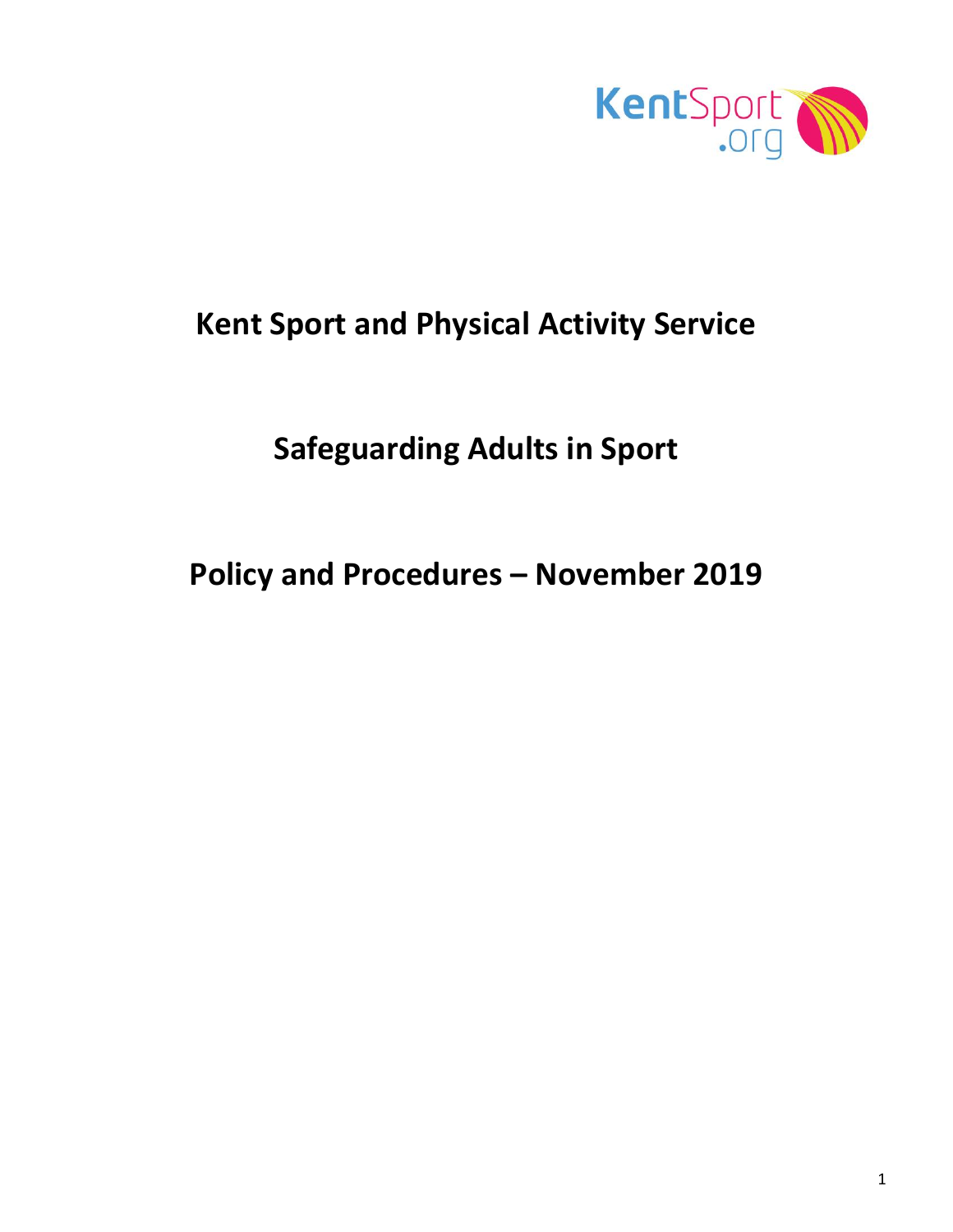#### **Do you have concerns about an adult?**

#### **Safeguarding is everyone's responsibility.**

If you have concerns about an adult's safety and or wellbeing you must act on these.

**It is not your responsibility to decide whether or not an adult has been abused. It is however your responsibility to act on any concerns.**



What does the adult want to happen? Include their views throughout the process. Speak to your Safeguarding Lead, Club Welfare Officer or National Governing Body Lead Safeguarding Officer and report your concerns.

Make notes and complete an Incident Report Form, submit to your Safeguarding Lead, Club Welfare Officer or National Governing Body Lead Safeguarding Officer.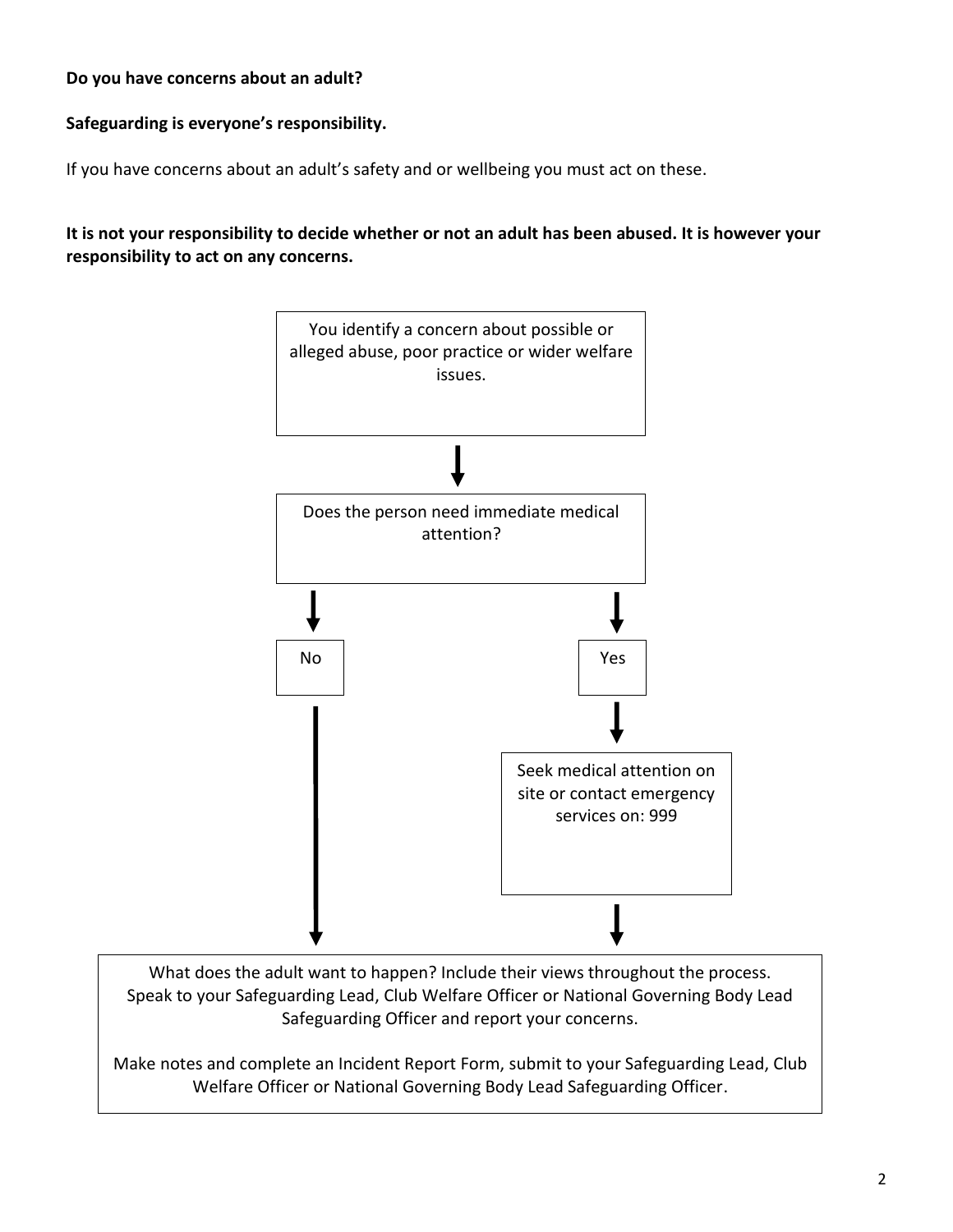## **Contents**

| Scope/ Policy Statement                 | $\overline{4}$ |
|-----------------------------------------|----------------|
| <b>Guidance and Legislation</b>         | 5              |
| Definitions                             | 6              |
| Principles                              | $\overline{7}$ |
| Responsibilities                        | 9              |
| <b>Operational Responsibilities</b>     | 9              |
| <b>Strategic Responsibilities</b>       | 10             |
| Types of Abuse and Neglect              | 11             |
| Recognising abuse                       | 13             |
| Good Practice, Poor Practice and Abuse  | 14             |
| Reporting procedure                     | 15             |
| Kent Sport Reporting Process Flowchart  | 16             |
| Capacity - Making Decisions             | 17             |
| Confidentiality and Information Sharing | 18             |
| Appendix A - Contacts                   | 19             |
| Appendix B - Incident Report Form       | 20             |
| Appendix C - Further guidance           | 22             |

## <span id="page-2-0"></span>**Hold down Ctrl and click on the text (in the table above) of the section you wish to view**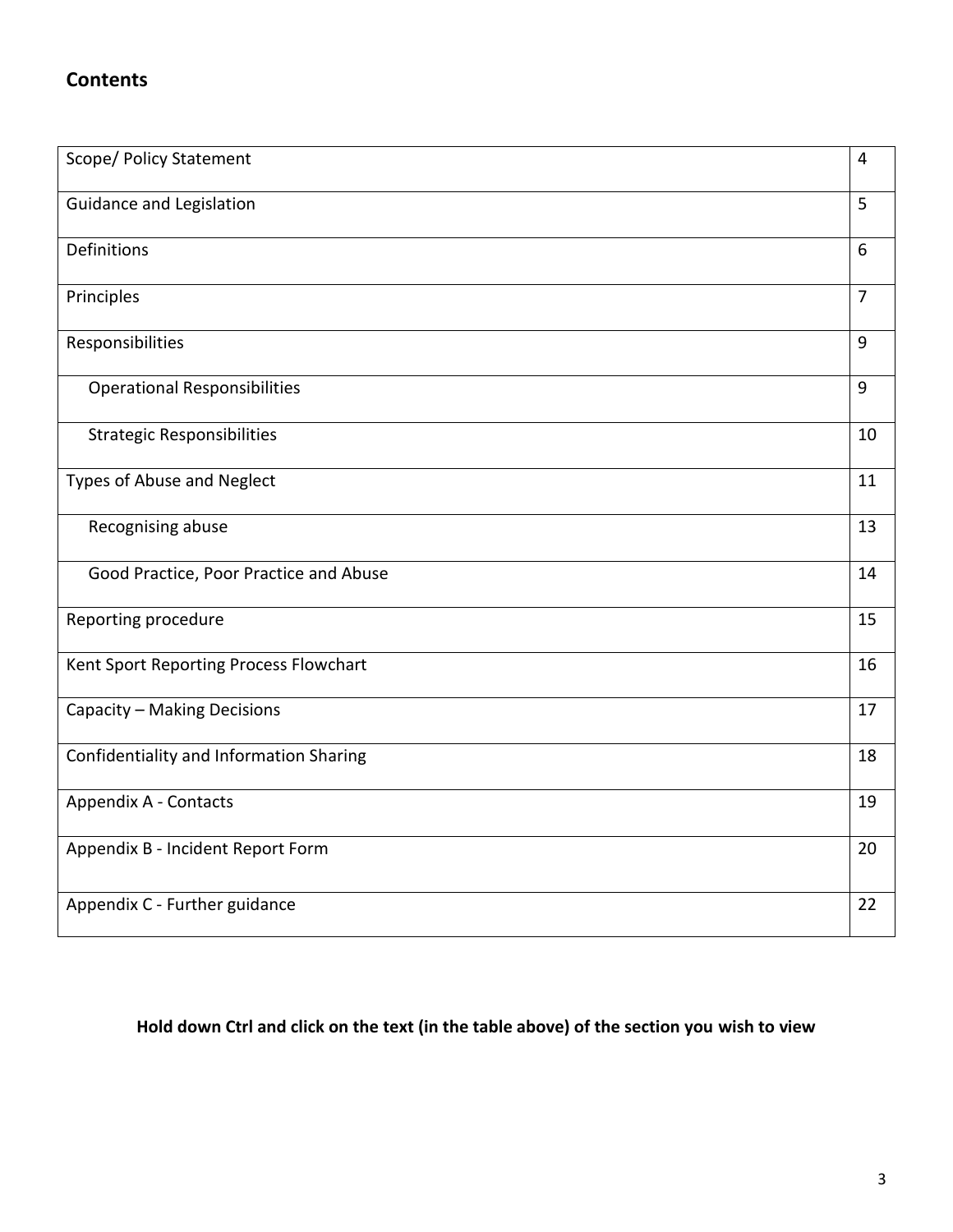## <span id="page-3-0"></span>**Scope/ Policy Statement**

Kent Sport is hosted by Kent County Council and is funded primarily via Sport England and KCC. Kent Sport is recognised as playing a lead, co-ordinating role for sport in Kent, in conjunction with a range of partners.

The policy and procedures outlined in this document are designed to cover all aspects of Kent Sport's work with adults, and relates to all staff and volunteers employed or deployed by Kent Sport for the programmes over which it has supervision and control.

Kent Sport also has a strategic responsibility to ensure that partners with whom it works, have adequate safeguarding measures in place. Efforts will be made to encourage other local sports organisations and agencies to use this document as a model upon which to develop their own policies and procedures in accordance with the Care Act 2014.

Kent Sport will encourage and support partner organisations including clubs, counties, suppliers, and sponsors to adopt and demonstrate their commitment to the principles and practice of equality as set out in this safeguarding adults policy and procedures.

Kent Sport and its partners have a duty of care to safeguard all those involved in sport from harm. All children, adults and others who may be particularly vulnerable must be taken into account.

This document will be reviewed on a yearly basis except in the event of significant organisational change or legislation, or in the event of a serious incident.

This document was last updated in November 2019 and will be reviewed in November 2020. This work will be led by the Kent Sport officers responsible for Safeguarding Adults:

| Kent Sport Designated Lead<br>Officer | Bianca Logronio | bianca.logronio@kent.gov.uk<br>03000 412140 |
|---------------------------------------|-----------------|---------------------------------------------|
| Kent Sport Designated Deputy          | Natalie Harris  | natalie.harris@kent.gov.uk                  |
| Officer                               |                 | 03000 412044 / 07920 585492                 |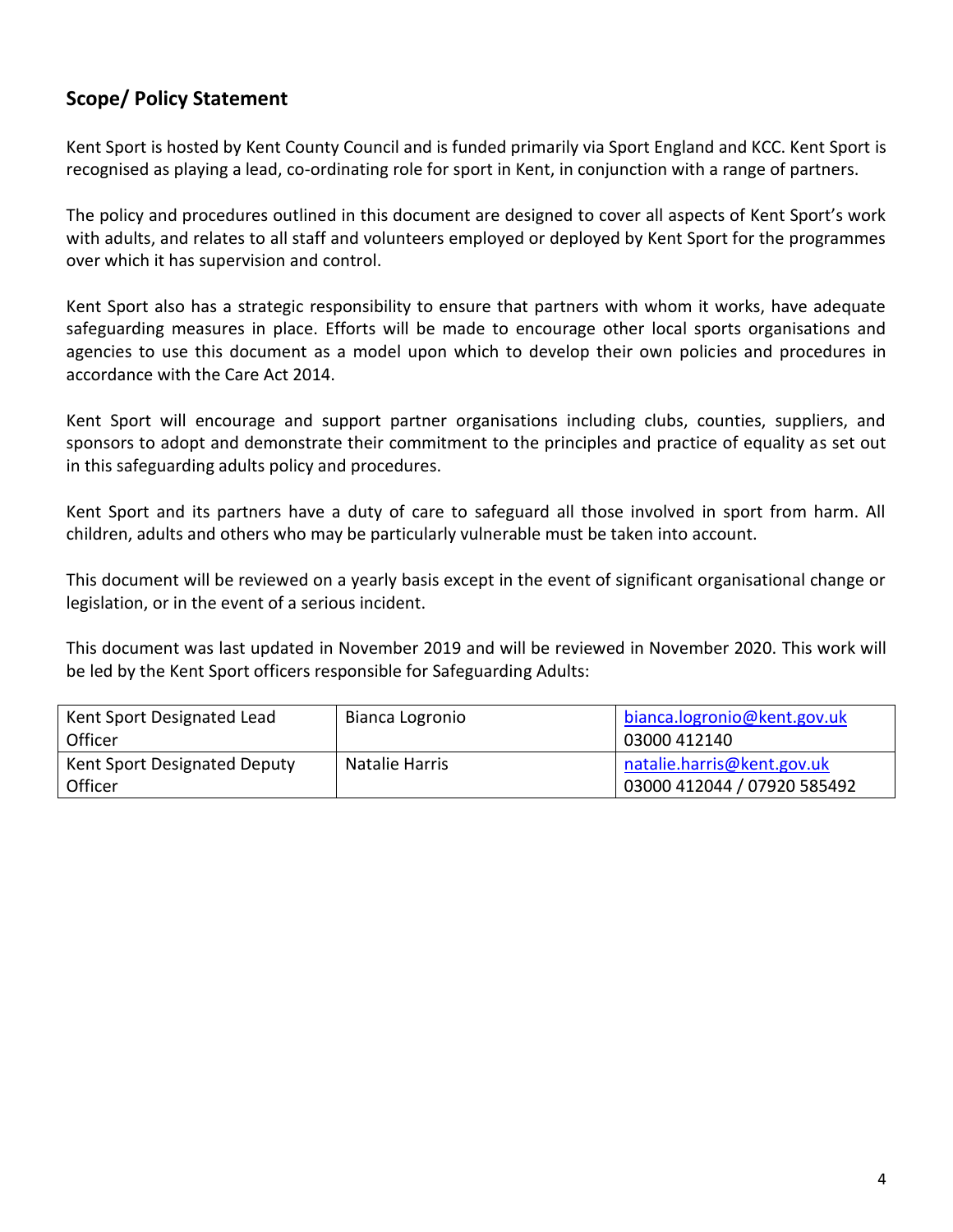## <span id="page-4-0"></span>**Guidance and Legislation**

The practices and procedures within this policy are based on the principles contained within the UK and legislation and Government Guidance and have been developed to complement the Safeguarding Adults Boards policy and procedures, and take the following into consideration:

- Data Protection Act 2018
- The Care Act 2014
- The Protection of Freedoms Act 2012
- Domestic Violence, Crime and Victims (Amendment ) Act 2012
- The Equality Act 2010
- The Safeguarding Vulnerable Groups Act 2006
- Mental Capacity Act 2005
- Sexual Offences Act 2003
- Freedom of Information Act 2000
- The Human Rights Act 1998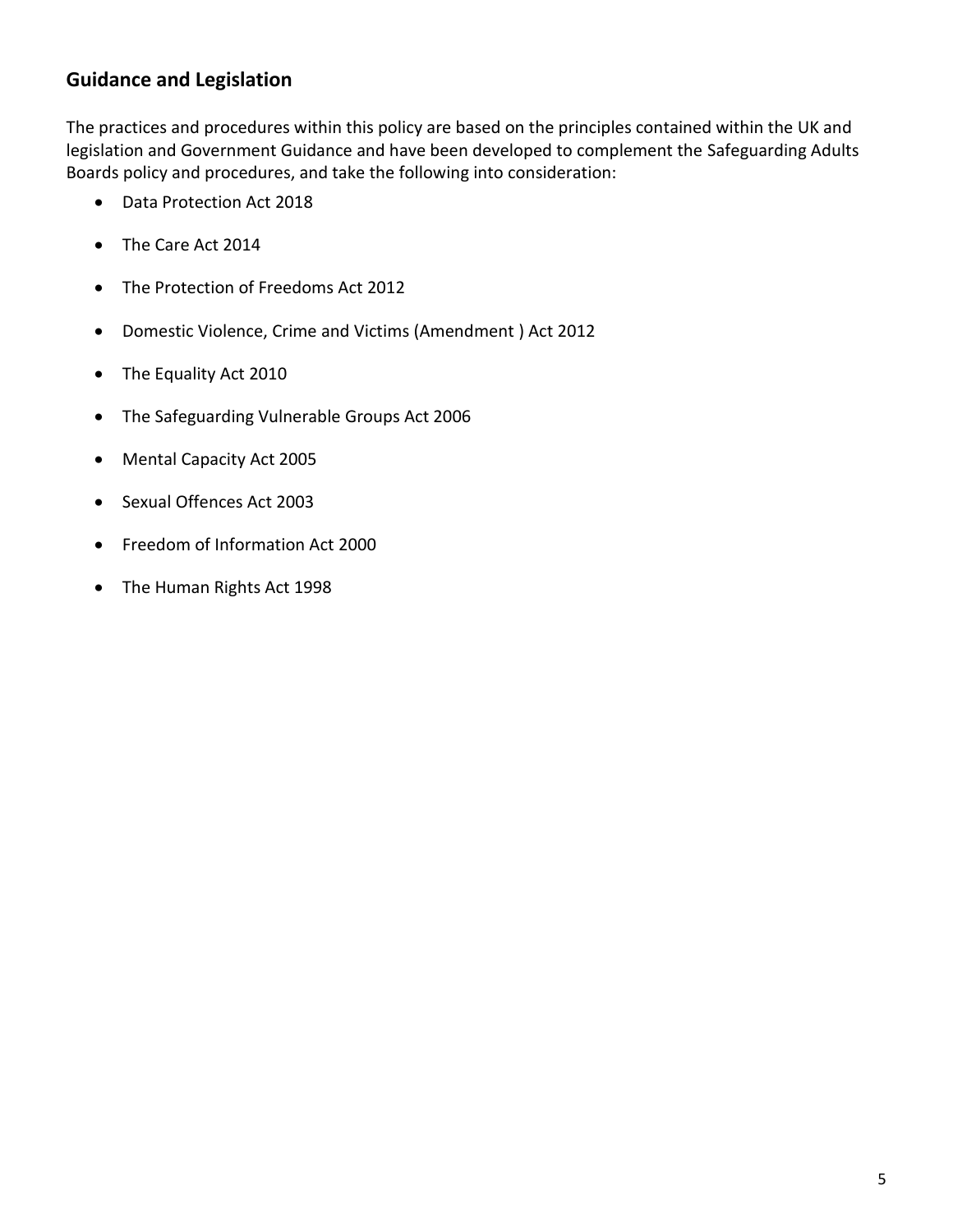## <span id="page-5-0"></span>**Definitions**

To assist working through and understanding this policy a number of key definitions need to be explained:

**Adult at Risk** is a person aged 18 or over who

- Has needs for care and support (whether or not the local authority is meeting any of those needs) and;
- Is experiencing, or is at risk of, abuse or neglect; and;
- As a result of those care and support needs is unable to protect themselves from either the risk of, or the experience of, abuse or neglect.

In recent years there has been a marked shift away from using the term 'vulnerable' to describe adults potentially at risk from harm or abuse.

**Abuse** is a violation of an individual's human and civil rights by another person or persons. For information on types of abuse see page 9.

**Adult** is anyone aged 18 or over.

**Adult safeguarding** is protecting a person's right to live in safety, free from abuse and neglect.

**Capacity** refers to the ability to make a decision at a particular time, for example when under considerable stress. The starting assumption must always be that a person has the capacity to make a decision unless it can be established that they lack capacity (MCA 2005).

**Adult in need of care and support** is determined by a range of factors including personal characteristics, factors associated with their situation or environment and social factors.

Naturally, a person's disability or frailty does not mean that they will inevitably experience harm or abuse.

In the context of safeguarding adults, the likelihood of an adult in need of care and support experiencing harm or abuse should be determined by considering a range of social, environmental and clinical factors, not merely because they may be defined by one or more of the above descriptors.

In recent years there has been a marked shift away from using the term 'vulnerable' to describe adults potentially at risk from harm or abuse.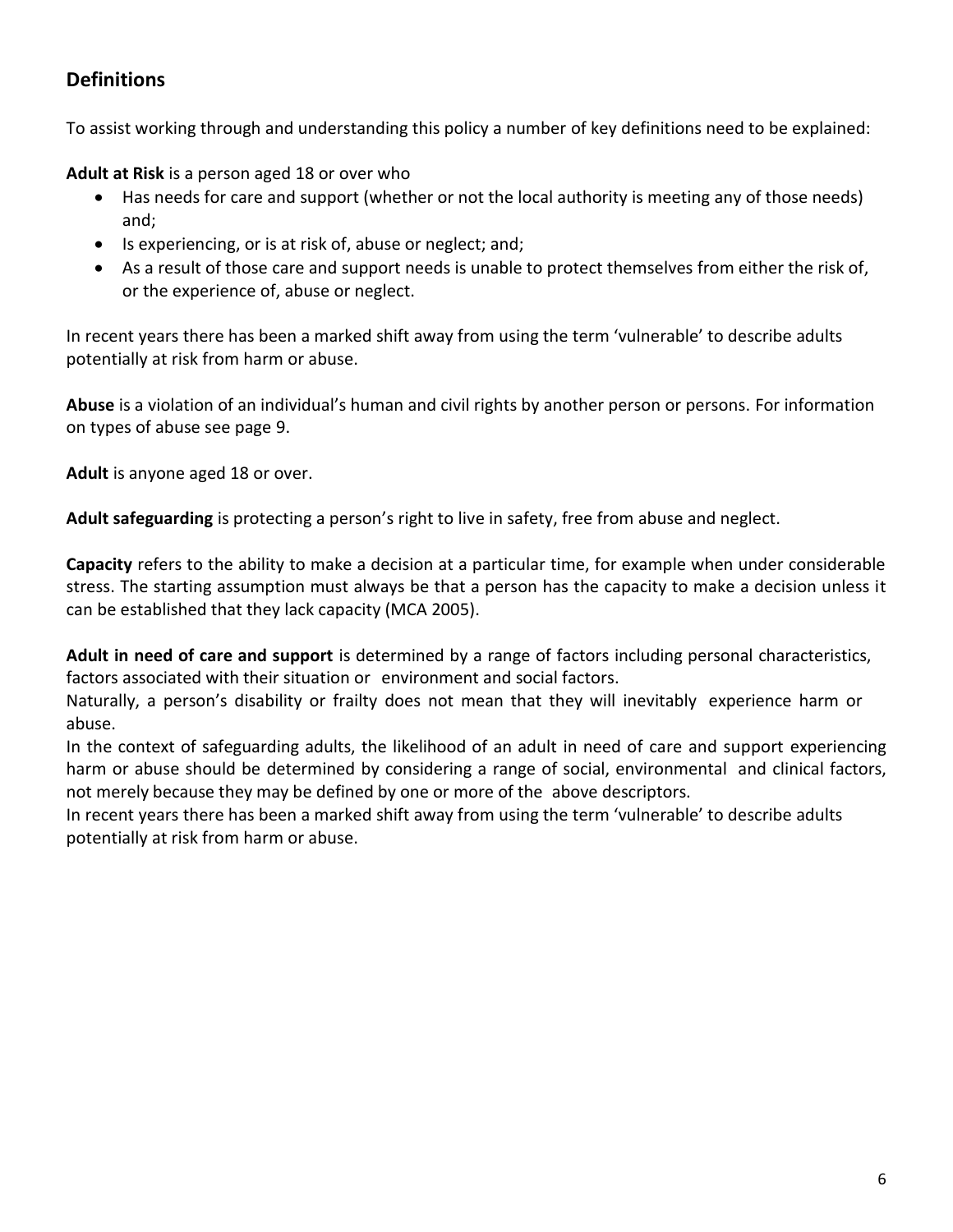## <span id="page-6-0"></span>**Principles**

The guidance given in the policy and procedures is based on the following principles

- the rights, dignity and worth of all adults will always be respected
- all adults, regardless of age, ability or disability, gender, race, religion, ethnic origin, sexual orientation, marital or gender status have the right to be protected from abuse and poor practice and to participate in an enjoyable and safe environment.
- all incidents of suspected poor practice and allegations of abuse will be taken seriously and responded to swiftly and appropriately
- Kent Sport will seek to ensure that our activities are inclusive and make reasonable adjustments for any ability, disability or impairment, we will also commit to continuous development, monitoring and review.
- we recognise that ability and disability can change over time, such that some adults may be additionally vulnerable to abuse, for example those who have a dependency on others or have different communication needs.
- we recognise that a disabled adult may or may not identify themselves or be identified as an adult with care and support needs or an adult 'at risk'
- confidentiality should be upheld in line with the Data Protection Act (2018), and the Freedom of Information Act (2004)
- this policy will be promoted to all staff and volunteers, partners and customers, and will be available on the Kent Sport website and in additional formats as required
- all Kent Sport staff, volunteers and partnering organisations have a role to play in ensuring that the responsibilities/commitments to safeguarding set out in this policy are upheld and at the forefront of everything they do.

The Care Act sets out the following principles that should underpin safeguarding of adults

**Empowerment** - People being supported and encouraged to make their own decisions and informed consent.

"I am asked what I want as the outcomes from the safeguarding process and these directly inform what happens."

**Prevention** – It is better to take action before harm occurs.

"I receive clear and simple information about what abuse is, how to recognise the signs and what I can do to seek help."

**Proportionality** – The least intrusive response appropriate to the risk presented.

"I am sure that the professionals will work in my interest, as I see them and they will only get involved as much as needed."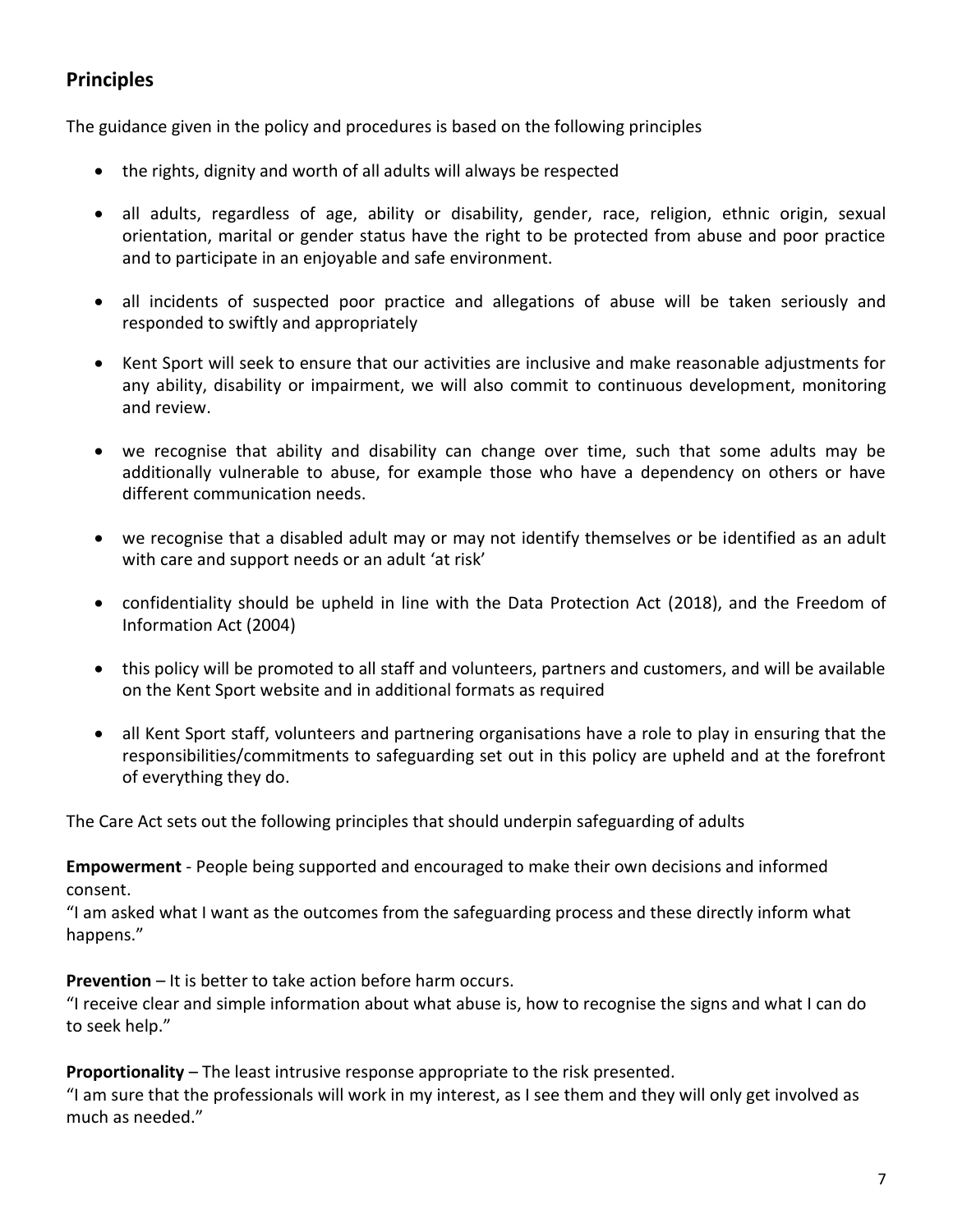**Protection** – Support and representation for those in greatest need. "I get help and support to report abuse and neglect. I get help so that I am able to take part in the safeguarding process to the extent to which I want."

**Partnership** – Local solutions through services working with their communities. Communities have a part to play in preventing, detecting and reporting neglect and abuse

"I know that staff treat any personal and sensitive information in confidence, only sharing what is helpful and necessary. I am confident that professionals will work together and with me to get the best result for me."

**Accountability** – Accountability and transparency in delivering safeguarding. "I understand the role of everyone involved in my life and so do they."

#### **Making Safeguarding personal**

'Making safeguarding personal' means that adult safeguarding should be person led and outcome focussed. It engages the person in a conversation about how best to respond to their safeguarding situation in a way that enhances involvement, choice and control. As well as improving quality of life, well-being and safety. Wherever possible discuss safeguarding concerns with the adult to get their view of what they would like to happen and keep them involved in the safeguarding process, seeking their consent to share information outside of the organisation where necessary.

## Wellbeing Principle

The concept of wellbeing is threaded throughout the Care Act and it is one that is relevant to adult safeguarding in sport and activity. Wellbeing is different for each of us however the Act sets out broad categories that contribute to our sense of wellbeing. By keeping these themes in mind, we can all ensure that adult participants can take part in (Insert the name of your sport) fully.

- Personal dignity (including treatment of the individual with respect)
- Physical and mental health and emotional wellbeing
- Protection from abuse and neglect
- Control by the individual over their day-to-day life (including over care and support provided and the way they are provided)
- Participation in work, education, training or recreation
- Social and economic wellbeing
- Domestic, family and personal domains
- Suitability of the individual's living accommodation
- The individual's contribution to society.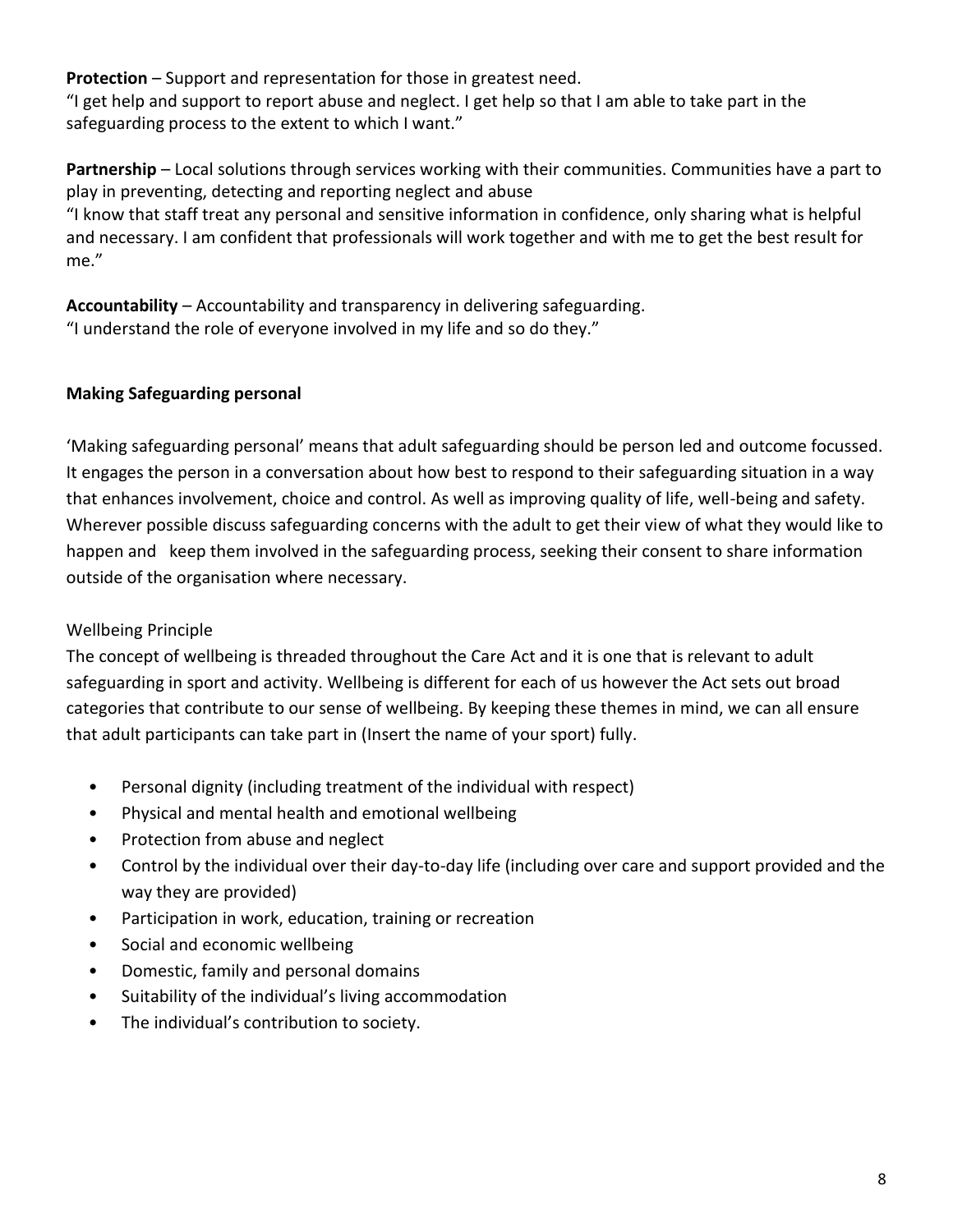## <span id="page-8-0"></span>**Responsibilities**

As Kent Sport is involved in Kent County Council run projects, Sport England and other partner funded programmes, there are two main areas of responsibility that need to be outlined when looking at safeguarding adults as depending on the situation/programme concerned different levels of responsibility may occur.

These are:

- Operational this is in relation to KCC employed staff and KCC run projects and is where Kent Sport are directly responsible for the safety of adults in our care
- Strategic involves work with partners particularly on the Sport England funded projects/programmes where Kent Sport can not take overall responsibility but has a commitment to safeguarding and plays a pivotal role in advising and supporting its partners

#### <span id="page-8-1"></span>**Operational Responsibilities**

Kent Sport and Physical Activity service is committed to having the following in place:

- a Lead Safeguarding Officer for adults to produce and disseminate guidance and resources to support the policy and procedures
- a clear line of accountability within the organisation for work on promoting the welfare of all adults.
- a constructive approach to safeguarding adults, accepting the moral and legal responsibility to provide a duty of care to protect and safeguard the wellbeing of adults engaged in any activity over which it has supervision and control
- an acknowledgement that everyone in sport has a shared responsibility to ensure the safety of adults
- an organisational culture of openness that ensures all are listened to and respected
- recruitment procedures that include arrangements for appropriate checks on new staff and volunteers, in accordance with KCC recruitment practice and Kent and Medway [Safeguarding Adults](https://www.kent.gov.uk/__data/assets/pdf_file/0018/14535/Kent-and-Medway-Safeguarding-Adults-Board-Competence-Framework.pdf)  [Board Competence Framework](https://www.kent.gov.uk/__data/assets/pdf_file/0018/14535/Kent-and-Medway-Safeguarding-Adults-Board-Competence-Framework.pdf)
- training and supervision for its employees and volunteers to adopt best practice to safeguard and protect adults from abuse, and reduce the likelihood of allegations of abuse against themselves in accordance with Kent and Medway [Safeguarding Adults Board Competence Framework](https://www.kent.gov.uk/__data/assets/pdf_file/0018/14535/Kent-and-Medway-Safeguarding-Adults-Board-Competence-Framework.pdf)
- clear procedures for adults, staff and volunteers to voice their concerns or lodge complaints if they feel unsure or unhappy about anything
- a commitment to maintain confidentiality and ensure information is shared as appropriate with other agencies in all cases involving safeguarding, in line with current legislation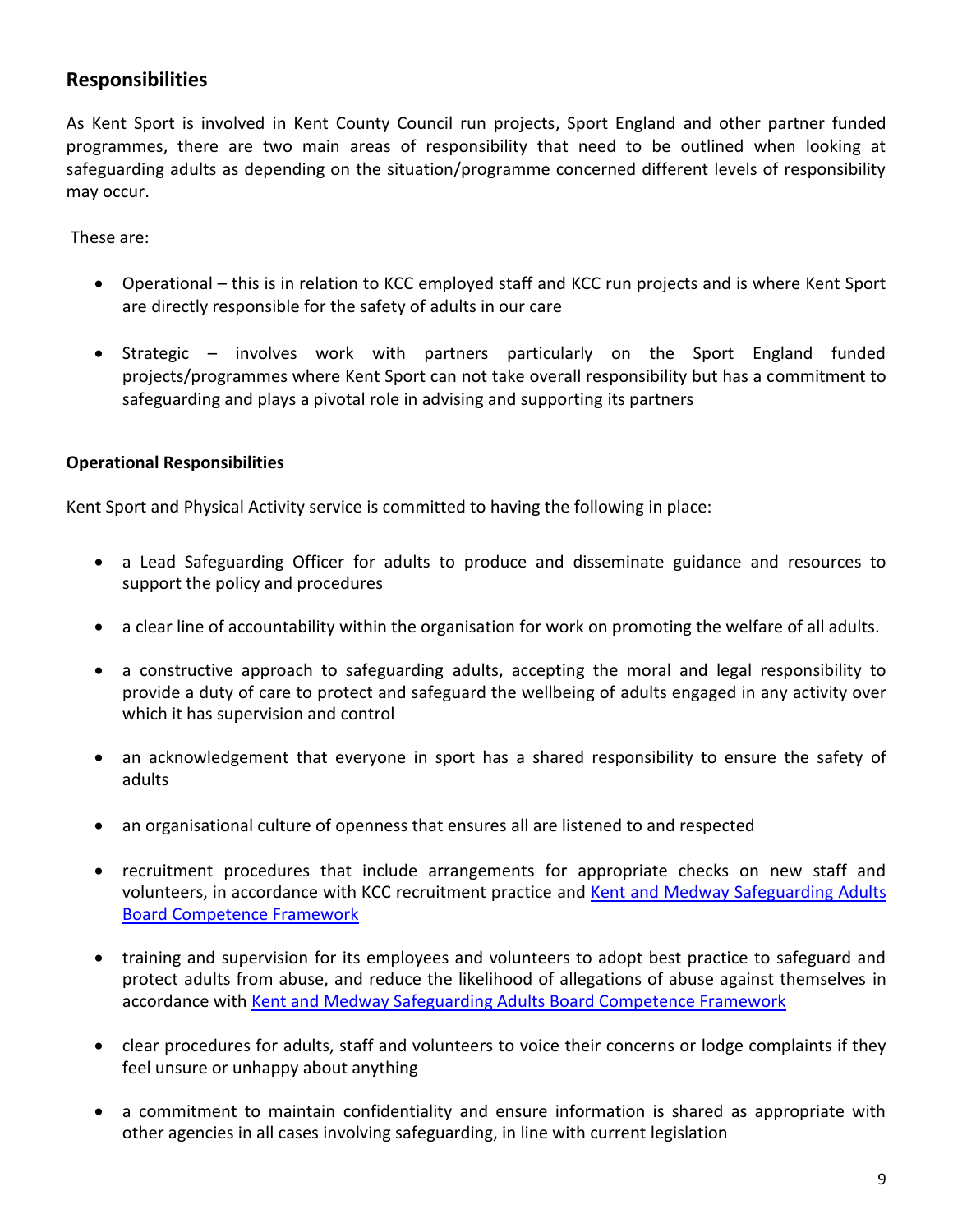- a response process for any allegations and concerns and implement the appropriate disciplinary and appeals procedures, in accordance with KCC disciplinary procedures
- Processes to improve the safety and wellbeing of all adults who play sport

#### <span id="page-9-0"></span>**Strategic Responsibilities**

Kent Sport is committed to increasing awareness around the importance of safeguarding adults in sport and will promote this policy to its partners to ensure best practice is adopted throughout the County.

Partners of Kent Sport can be defined as:

- organisations who make partnership funding contributions
- organisations who are awarded funding from Kent Sport
- organisations with whom Kent Sport has a Service Level Agreement or other partnership agreement
- organisations whom Kent Sport commissions to provide a service

Partners could include, but are not limited to: Local Authorities, sports clubs, Governing Bodies of Sport, leisure/activity providers, schools, School Games Organisers, Housing Associations, Community Sports Networks, media agencies, event management companies, training providers, youth service, sports facilities.

As part of its commitment to safeguarding adults Kent Sport will:

- ensure partner organisations have adequate policies and procedures in respect of safeguarding
- expect partners to respond to any allegations appropriately and implement their own procedures
- ensure that the inclusion of adequate safeguarding arrangements is a key element of all commissioning, funding and partnership agreements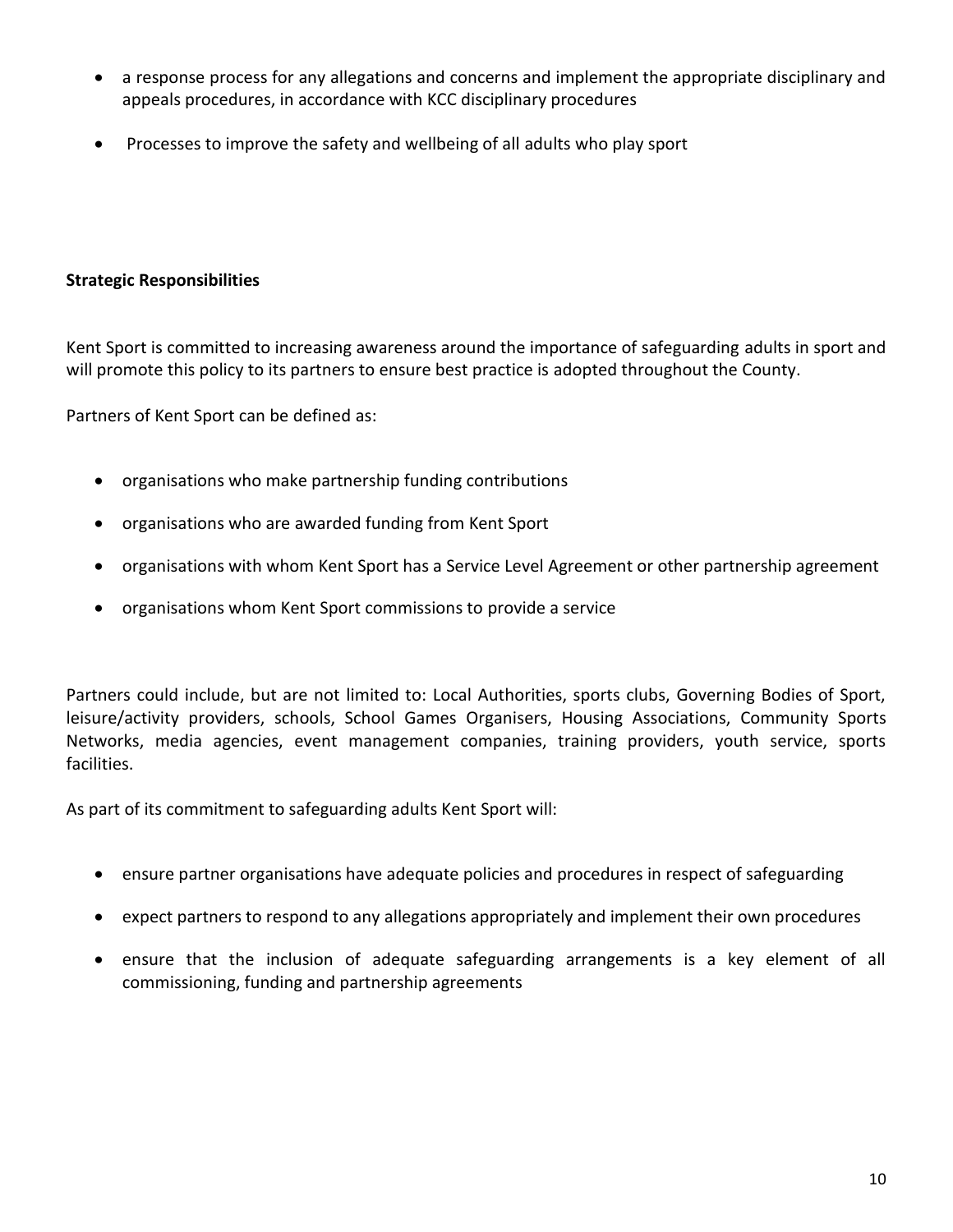## <span id="page-10-0"></span>**Types of Abuse and Neglect**

This is not intended to be an exhaustive list but an illustrative guide as to the sort of behaviour or issue which could give rise to a safeguarding concern. These definitions have been taken from the Care Act 2014.

**Self-neglect** – this covers a wide range of behaviour: neglecting to care for one's personal hygiene, health or surroundings and includes behaviour such as hoarding. This could be a player whose appearance becomes unkempt, does not wear suitable sports kit and deterioration in hygiene.

**Modern Slavery** – encompasses slavery, human trafficking, forced labour and domestic servitude. Traffickers and slave masters use whatever means they have at their disposal to coerce, deceive and force individuals into a life of abuse, servitude and inhumane treatment. You may notice that a participant in a team has been missing from practice sessions and is not responding to reminders from team members or coaches.

**Domestic Abuse** – including psychological, physical, sexual, financial and emotional abuse. It also includes so called 'honour' based violence. Sport may notice a power imbalance between a participant and a family member. For example a participant with Downs syndrome may be looking quiet and withdrawn when their brother comes to collect them from sessions, in contrast to their personal assistant whom they greet with a smile.

**Discriminatory** – discrimination is abuse which centres on a difference or perceived difference particularly with respect to race, gender or disability or any of the protected characteristics of the Equality Act. This could be the harassing of a club member because they are or are perceived to be transgender.

**Organisational Abuse** – including neglect and poor care practice within an institution or specific care setting such as a hospital or care home, for example, or in relation to care provided in one's own home. This may range from one off incidents to on-going ill-treatment. It can be through neglect or poor professional practice as a result of the structure, policies, processes and practices within an organisation. This could be training without a necessary break.

**Physical Abuse** – includes hitting, slapping, pushing, kicking, misuse of medication, restraint or inappropriate sanctions. This could be a coach intentionally striking an athlete.

**Sexual Abuse** – including rape, indecent exposure, sexual harassment, inappropriate looking or touching, sexual teasing or innuendo, sexual photography, subjection to pornography or witnessing sexual acts, indecent exposure and sexual assault or sexual acts to which the adult has not consented or was pressured into consenting.

This could be a fellow athlete who sends unwanted sexually explicit text messages to a learning disabled adult they are training alongside.

**Financial or Material Abuse** – including theft, fraud, internet scamming, coercion in relation to an adult's financial affairs or arrangements, including in connection with wills, property, inheritance or financial transactions, or the misuse or misappropriation of property, possessions or benefits. This could be someone taking equipment from an athlete with dementia.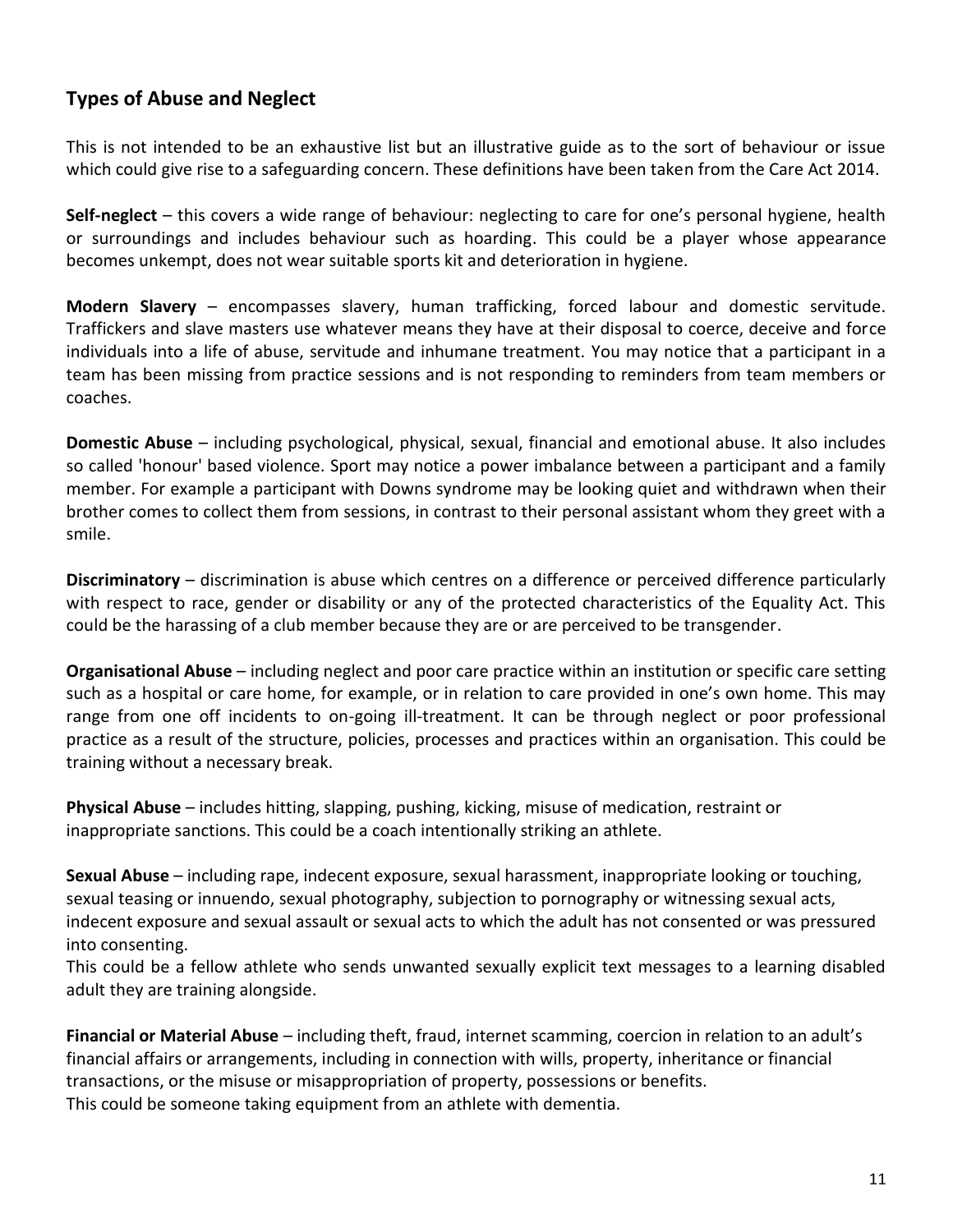**Neglect** – including ignoring medical or physical care needs, failure to provide access to appropriate health social care or educational services, the withholding of the necessities of life, such as medication, adequate nutrition and heating.

This could be a coach not ensuring athletes have access to water.

**Emotional or Psychological Abuse** – this includes threats of harm or abandonment, deprivation of contact, humiliation, blaming, controlling, intimidation, coercion, harassment, verbal abuse, isolation or withdrawal from services or supportive networks.

This could be an athlete threatening another athlete with physical harm and persistently blaming them for poor performance.

The following are not included within the Care Act 2014, but are relevant:

**Cyber Bullying -** cyber bullying occurs when someone repeatedly makes fun of another person online or repeatedly picks on another person through emails or text messages, or uses online forums with the intention of harming, damaging, humiliating or isolating another person. It can be used to carry out many different types of bullying (such as racist bullying, homophobic bullying, or bullying related to special educational needs and disabilities) but instead of the perpetrator carrying out the bullying face-to-face, they use technology as a means to do it.

**Forced Marriage -** forced marriage is a term used to describe a marriage in which one or both of the parties are married without their consent or against their will. A forced marriage differs from an arranged marriage, in which both parties consent to the assistance of a third party in identifying a spouse. The Antisocial Behaviour, Crime and Policing Act 2014 make it a criminal offence to force someone to marry.

**Mate Crime -** a 'mate crime' as defined by the Safety Net Project is 'when vulnerable people are befriended by members of the community who go on to exploit and take advantage of them. It may not be an illegal act but still has a negative effect on the individual.' Mate Crime is carried out by someone the adult knows and often happens in private. In recent years there have been a number of Serious Case Reviews relating to people with a learning disability who were murdered or seriously harmed by people who purported to be their friend.

**Radicalisation -** the aim of radicalisation is to attract people to their reasoning, inspire new recruits and embed their extreme views and persuade vulnerable individuals of the legitimacy of their cause. This may be direct through a relationship, or through social media.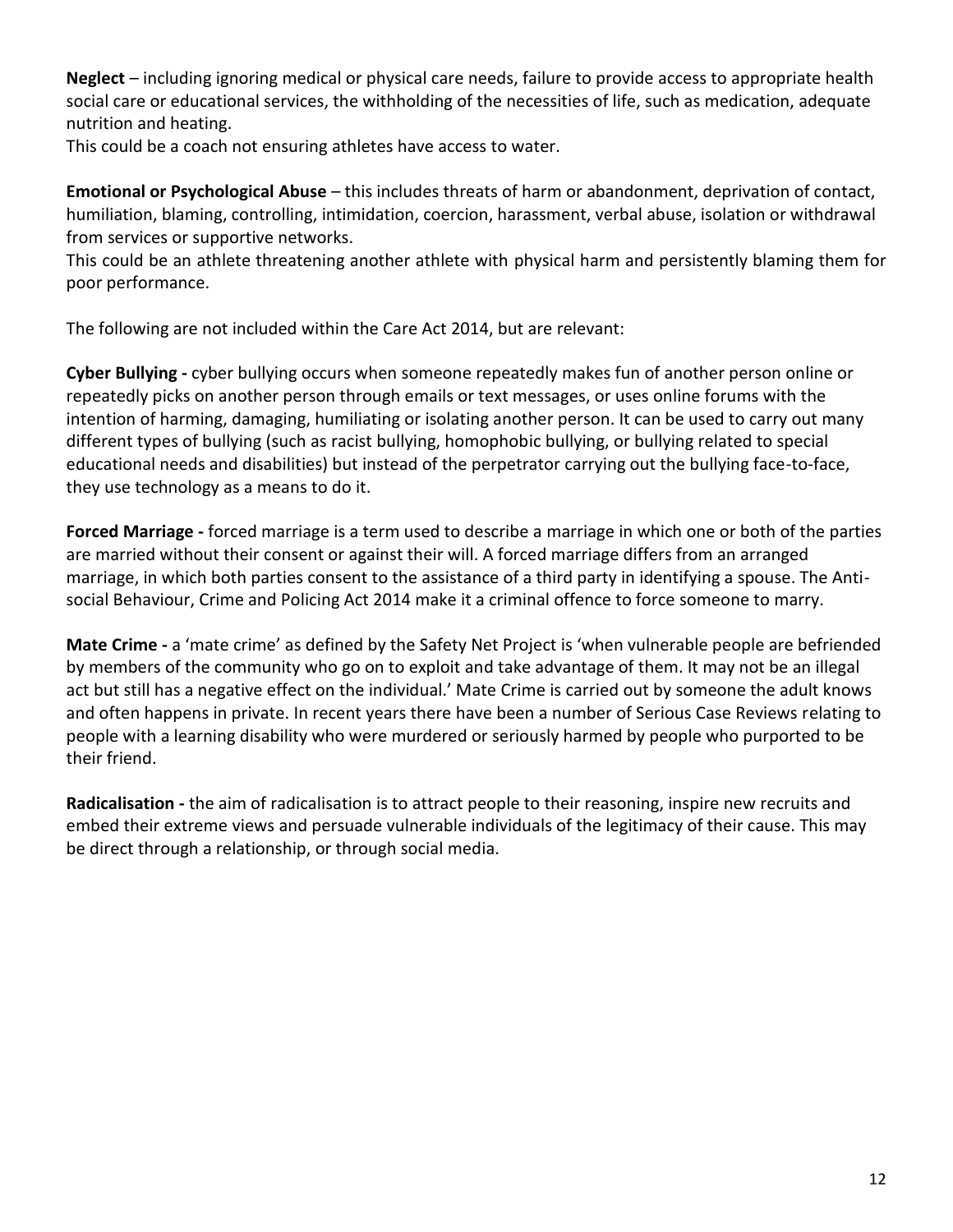#### <span id="page-12-0"></span>**Recognising abuse**

Factors described below are frequently found in cases of abuse and/or neglect. Their presence is not proof abuse has occurred, but must be regarded as indicators of possible significant harm. Such indications justify the need for careful assessment and discussion with the designated officer, and may require consultation with and/or referral to Local Adult Social Services.

Abuse can take place in any context and by all manner of perpetrator. Abuse may be inflicted by anyone in the club who an athlete comes into contact with. Or club members, workers, volunteers or coaches may suspect that an athlete is being abused or neglected outside of the club setting. There are many signs and indicators that may suggest someone is being abused or neglected, these include but are not limited to:

- they may have a fear of a particular group or individual
- unexplained or suspicious injuries such as bruising, cuts or burns, particularly if situated on a part of the body not normally prone to such injuries
- they may self-harm
- an injury for which the explanation seems inconsistent
- unexplained changes in behaviour
- person has belongings or money going missing
- inappropriate sexual awareness
- engaging in sexually explicit behaviour
- distrust of adults, particularly those with whom a close relationship would normally be expected
- has difficulty in making friends
- is prevented from socialising with other adults
- displays variations in eating patterns including overeating or loss of appetite
- losing or gaining weight / an unkempt appearance
- person is not attending/ no longer enjoying their sessions
- They may tell you / another person they are being abused i.e. a disclosure.

Abuse can also occur through social media and this is often harder to detect. It is important to remember that the type of abuse that can occur through social media always includes emotional and psychological abuse and can include sexual and financial abuse. Social media includes (but is not limited to): networking sites such as Facebook, Twitter and LinkedIn, email, text messages, Skype and instant messaging services.

Some examples of abuse that can occur through social media include:

- Unwanted sexual text messages (sexual abuse)
- Unwanted communication or stalking/harassment (emotional abuse)
- Inappropriate messaging; with kisses attached (emotional and sexual abuse)
- Requests for money (financial abuse)
- Intimidation (emotional abuse)
- Sexual coercion (sexual abuse)
- Cyber-bullying (emotional abuse)

**It is not the responsibility of those working in sport to decide that abuse to an adult is occurring but it is their responsibility to act on any concerns.**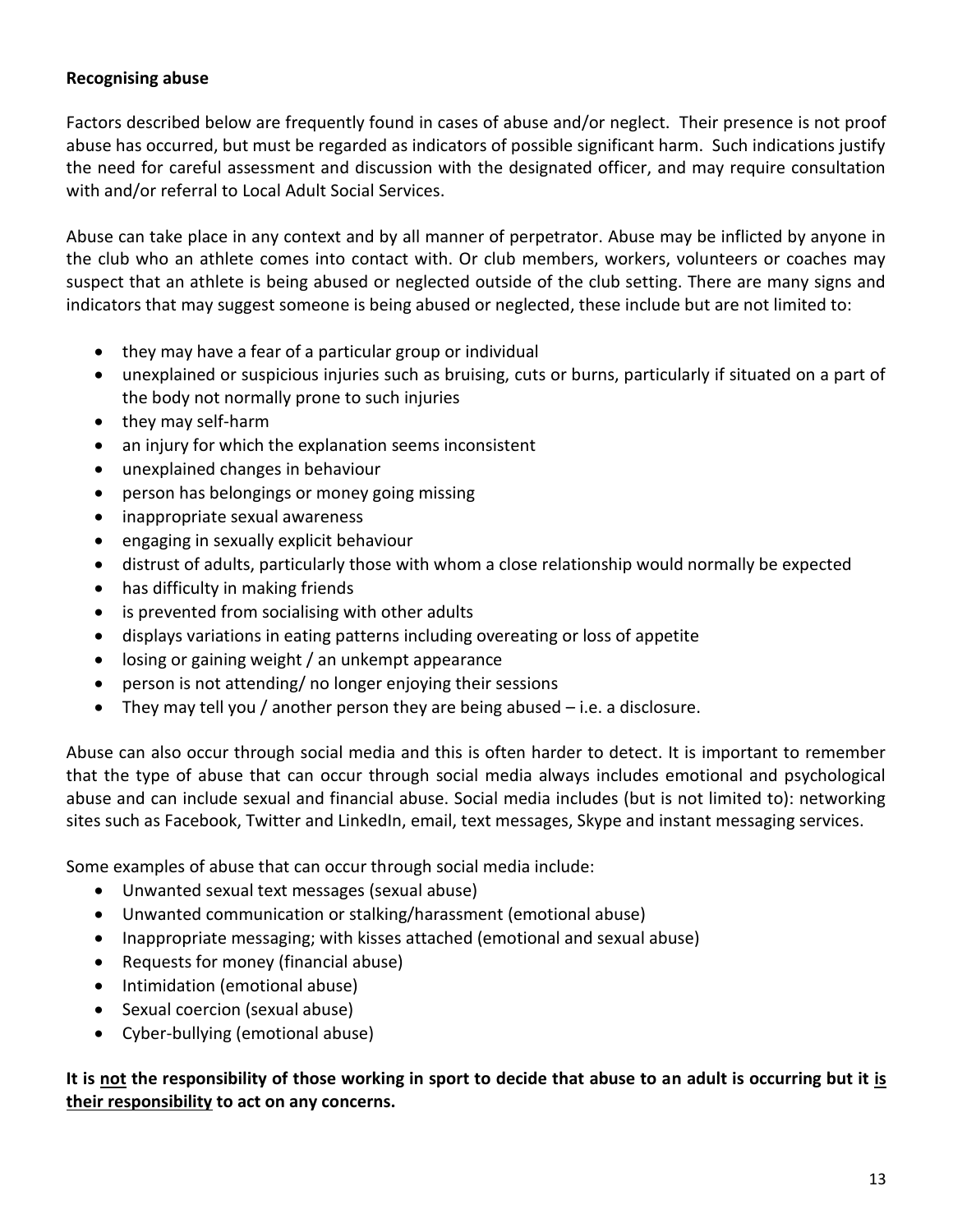#### <span id="page-13-0"></span>**Good Practice, Poor Practice and Abuse**

It can be difficult to distinguish poor practice from abuse, whether intentional or accidental. It is not the responsibility of any individual involved in **sport or activity** to make judgements regarding whether or not abuse is taking place, however, everyone has the responsibility to recognise and identify poor practice and potential abuse, and act on this if they have concerns.

#### **Everyone should:**

- Aim to make the experience of sport and activity fun and enjoyable.
- Be aware of the safeguarding adults policy and procedures and know what to do if they have a concern
- Follow relevant codes of conduct, for example coaches, participants and spectators
- Promote fairness and play by the rules.
- Not tolerate the use of prohibited or illegal substances.
- Treat all adults equally and preserve their dignity; this includes giving more and less talented members of a group similar attention, time and respect.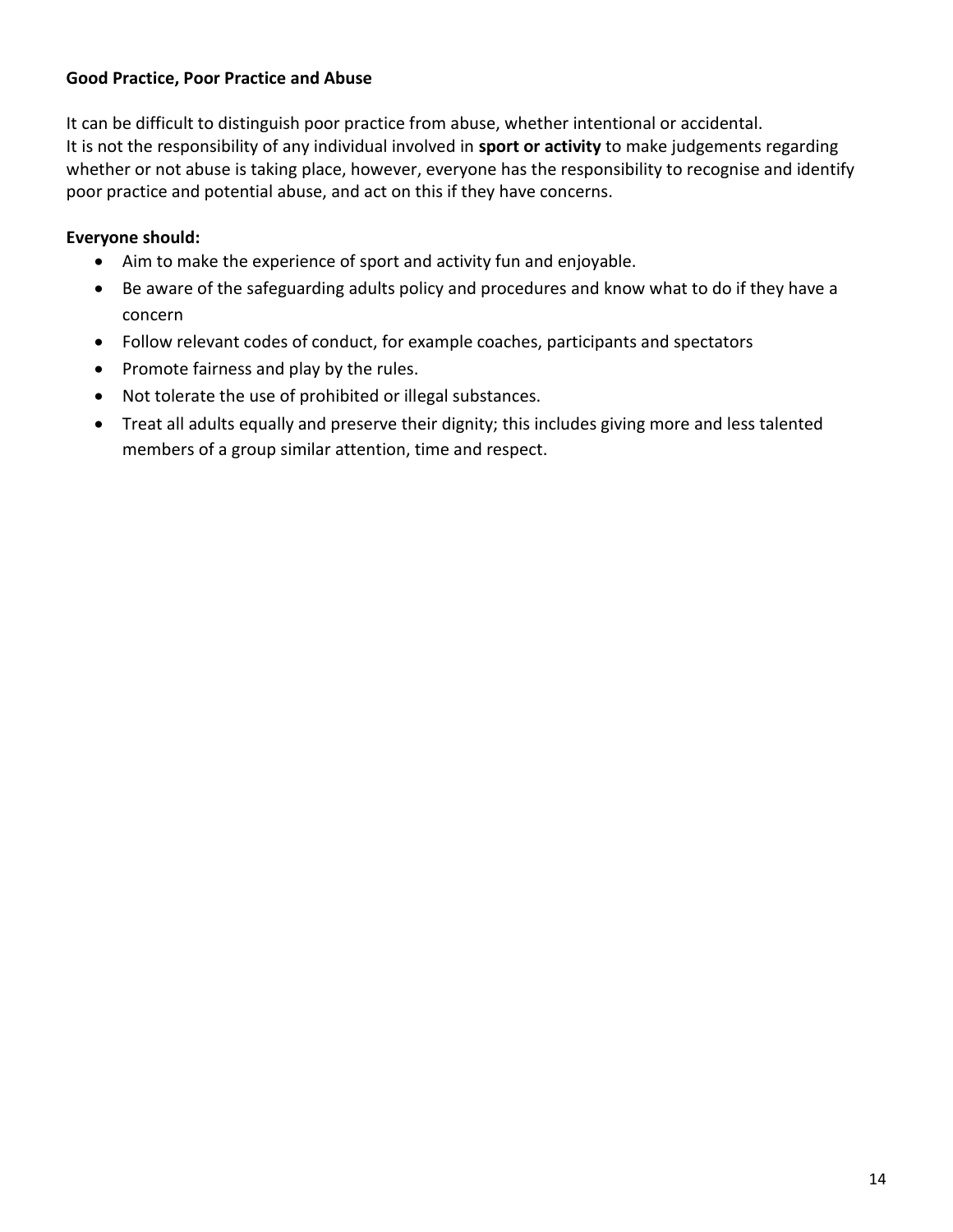## <span id="page-14-0"></span>**Reporting procedure**

Any safeguarding concerns regarding a child or young person under the age of 18 should be dealt with using the [Kent Sport Safeguarding and Protecting Children in Sport -](https://www.kentsport.org/make-sport-happen/safeguarding/safeguarding-protecting-children-sport-policy-statement/) Policy

As soon as any form of abuse becomes apparent it should be reported to the relevant organisation. Remember to follow the principle of making safeguarding personal and include the adult throughout the process.

| Organisation                                 |                                                                                                                          | Contact                     |  |
|----------------------------------------------|--------------------------------------------------------------------------------------------------------------------------|-----------------------------|--|
|                                              | Safeguarding Adults Lead                                                                                                 | 03000 414335 / 07872 417912 |  |
| Kent Sport and Physical Activity Service     | Enquiries                                                                                                                | 03000 414001                |  |
| <b>Kent Police</b>                           | In an emergency dial 999                                                                                                 |                             |  |
|                                              | If it is not an emergency and you wish to speak to the police call 101                                                   |                             |  |
|                                              | 03000 416161 (During the day and Office hours) or email                                                                  |                             |  |
|                                              | social.services@kent.gov.uk                                                                                              |                             |  |
| Kent Adult Social Services                   | 03000 419191 (Out of hours and in an emergency)<br>For more information on Adult Social Care in Kent or Adult Protection |                             |  |
|                                              | If you think someone is in immediate danger, the best thing to do is call 999<br>for the emergency services.             |                             |  |
|                                              | 01634 334466 (Between 8:30 - 17:00)                                                                                      |                             |  |
|                                              | 03000 419191 (Out of hours and in an emergency)                                                                          |                             |  |
|                                              | ss.accessandinfo@medway.gov.uk                                                                                           |                             |  |
| Medway Adult Social Services                 | For more information on Adult Social Care in Medway                                                                      |                             |  |
|                                              | If you think a crime is being committed, or someone is in immediate danger                                               |                             |  |
|                                              | contact the emergency services on 999.                                                                                   |                             |  |
| Kent and Medway Safeguarding Adults<br>Board | <b>Kent and Medway Safeguarding Adults Board</b>                                                                         |                             |  |

When you report abuse or neglect, you'll speak to a social care professional who'll discuss your concerns with you.

#### **Safeguarding vulnerable people from radicalisation and extremism (Prevent)**

If you're concerned about possible terrorist activity or risk of radicalisation and there is no immediate threat should still be recorded on the [Incident Report Form.](#page-2-0) To escalate this further you can either:

- Complete a [Channel referral form](https://www.kscb.org.uk/guidance/extremism-and-radicalisation2)
- Contact your Prevent lead Growth Environment and Transport (GET) [Mike Overbeke](mailto:mike.overbeke@kent.gov.uk)
- Call the Police on 101 or 0800 789 321
- Complete an [online report form](https://beta.met.police.uk/tell-us-about/possible-terrorist-activity/report-possible-terrorist-activity/)

You can find further information via the Kent County Council website: [https://www.kent.gov.uk/about-the](https://www.kent.gov.uk/about-the-council/strategies-and-policies/community-safety-and-crime-policies/contest/prevent)[council/strategies-and-policies/community-safety-and-crime-policies/contest/prevent](https://www.kent.gov.uk/about-the-council/strategies-and-policies/community-safety-and-crime-policies/contest/prevent)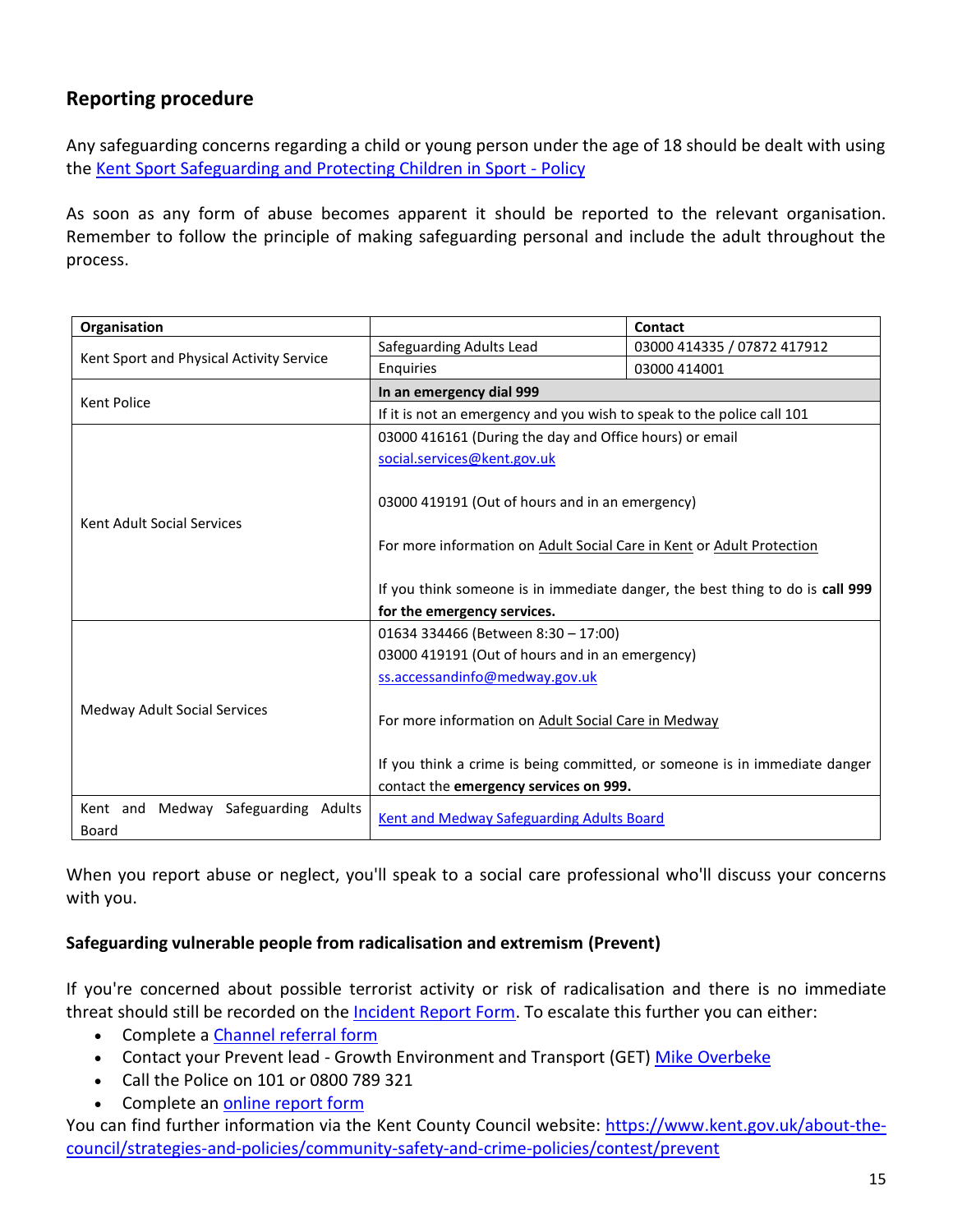#### <span id="page-15-0"></span>**Kent Sport Reporting Process Flowchart Kent Sport Reporting Process Flowchart**



**Remember to involve the adult at risk throughout the process where possible and gain consent for any referrals to social care if the person has capacity**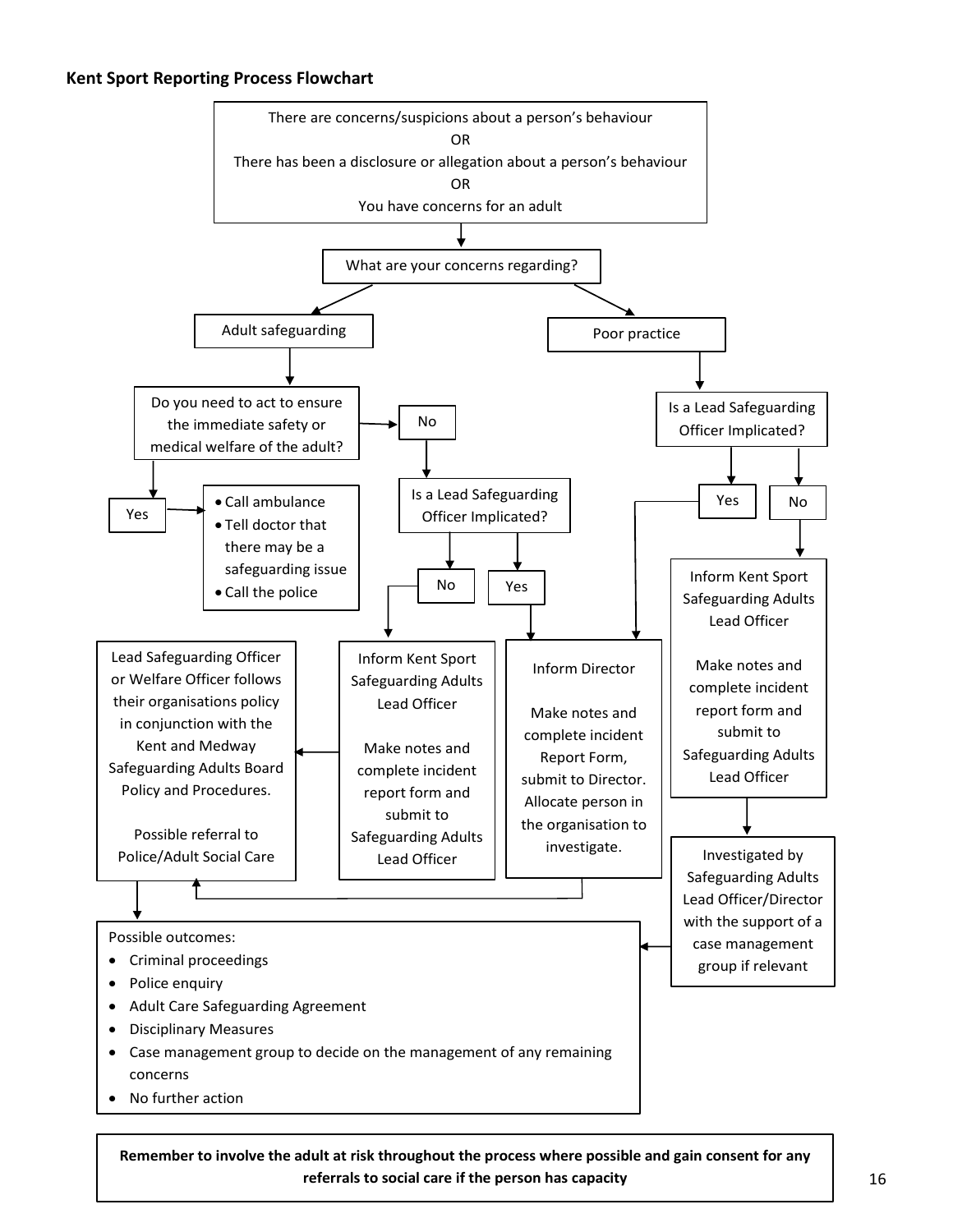## <span id="page-16-0"></span>**Capacity – Making Decisions**

We make decisions every day, often without even realising, and may take this for granted. Some people are able to make every decision about their own lives. Some people are able to make some decisions and a small number of people cannot make any decisions. Being unable to make a decision is called "lacking capacity".

The Mental Capacity Act 2005 (MCA) states that every individual has the right to make their own decisions and provides the framework for this to happen.

In sport and physical activity we do not have to be an expert in assessing capacity however we will follow the 5 principles:

1. Assume that people are able to make decisions, unless it is shown that they are not – if you have concerns about a person's level of understanding attending one of your events you should check this with them and if applicable people supporting them.

2. Give people as much support as they need to make decisions - you may be involved in this, you might need to think about the way you communicate or provide information, you may be asked your opinion.

3. The right to make unwise decisions as long as you understand the implications – a person may want to play a contact sport even though they are unsteady on their feet. If they understand the implications then consider how risks can be minimised so they do not miss out, for example by using protective sports equipment.

4. Best Interests - If someone is not able to make a decision, then the people helping them must only make decisions in their 'best interests'. This means that the decision must be what is best for the person, not for anyone else. If someone was making a decision on your behalf, you would want it to reflect the decision you would make if you were able to.

5. Find the least restrictive way of doing what needs to be done.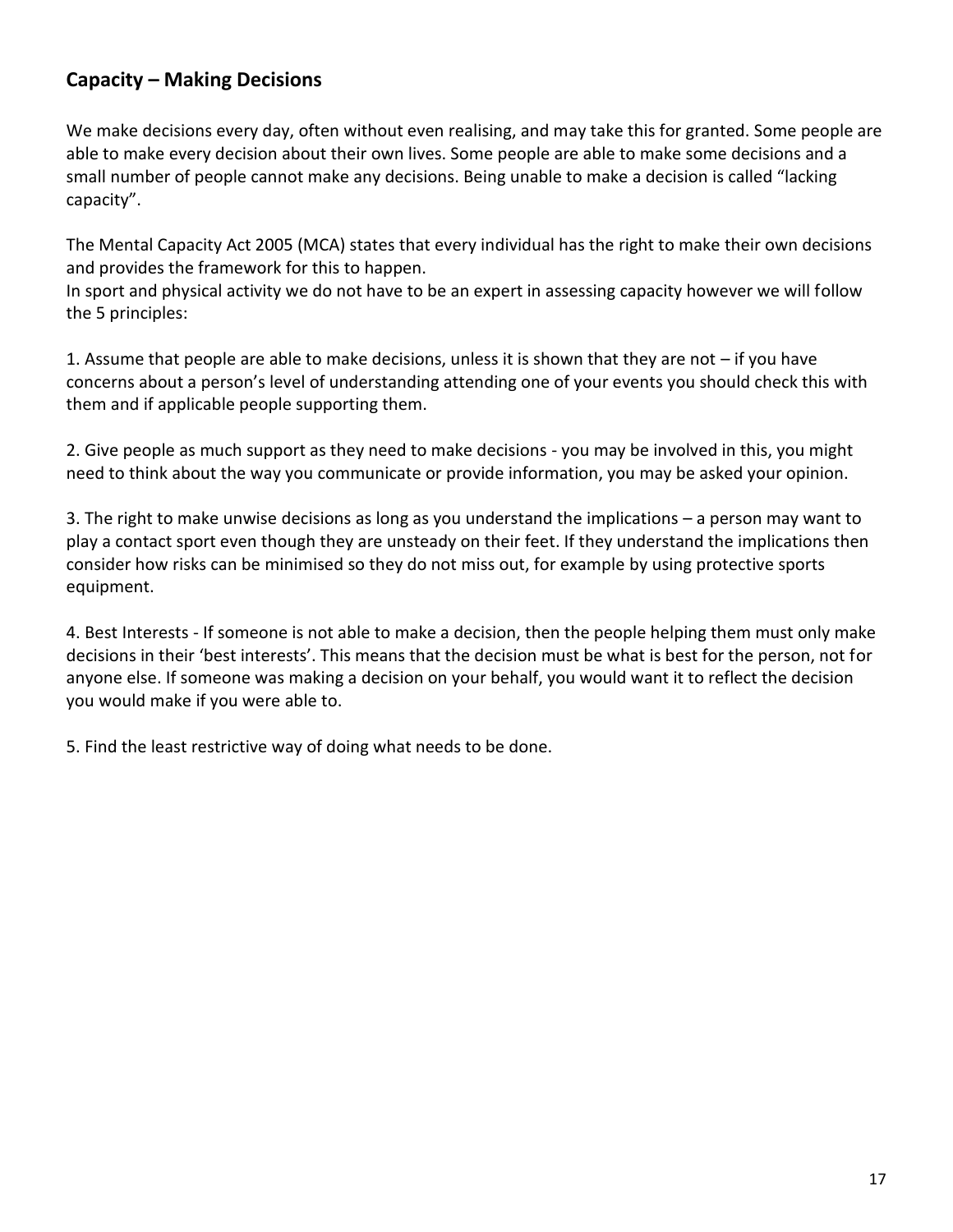## <span id="page-17-0"></span>**Confidentiality and Information Sharing**

The sharing of information in adult safeguarding situations can be confusing. Here are some key messages to assist when considering information sharing.

- If someone knows that abuse or neglect is happening they must act upon that knowledge, not wait to be asked for information.
- The six safeguarding principles should underpin all safeguarding practice, including information-sharing.
- The Data Protection Act enables the lawful sharing of information.
- Decisions on sharing information must be justifiable and proportionate, based on the potential or actual harm to adults or children at risk, against the right of confidentiality for the individual concerned. The rationale for any decisions made should always be recorded.
- When sharing information between agencies about adults at risk it should only be shared: If relevant and necessary (not simply all the information held about the person); With the relevant people who need all or some of the information; When there is a specific need for the information to be shared at that time.
- Workers and volunteers within sports and physical activity organisations should always share safeguarding concerns in line with their organisation's policy, usually with their safeguarding lead or welfare officer in the first instance, except in emergency situations.
- As long as it does not increase the risk to the adult at risk, the worker or volunteer should explain to them that it is their duty to share their concern with their safeguarding lead or welfare officer.
- The safeguarding lead or welfare officer will then consider the situation and plan the actions that need to be taken, in conjunction with the adult at risk and in line with the organisation's policy and procedures and Local Safeguarding Adults Board (LSAB) policy and procedures.
- A conversation can be had with the local safeguarding adult's team without disclosing the identity of the person in the first instance.
- If it is thought that a referral needs to be made to the local safeguarding adult's team, consent should be sought from the adult at risk.
- Individuals may not give their consent to the sharing of safeguarding information with the local safeguarding adult's team for a number of reasons. Reassurance, appropriate support and revisiting the issues at another time may help to change their view on whether it is best to share information.
- If they still do not consent then their wishes should usually be respected. However there are circumstances where information can be shared without consent such as when the adult does not have the capacity to consent, it is in the public interest because it may affect other people or a serious crime has been committed. This should always be discussed with the safeguarding adult's team.
- It is inappropriate for agencies to give assurances of absolute confidentiality in cases where there are concerns about abuse, particularly in situations when people may be at risk.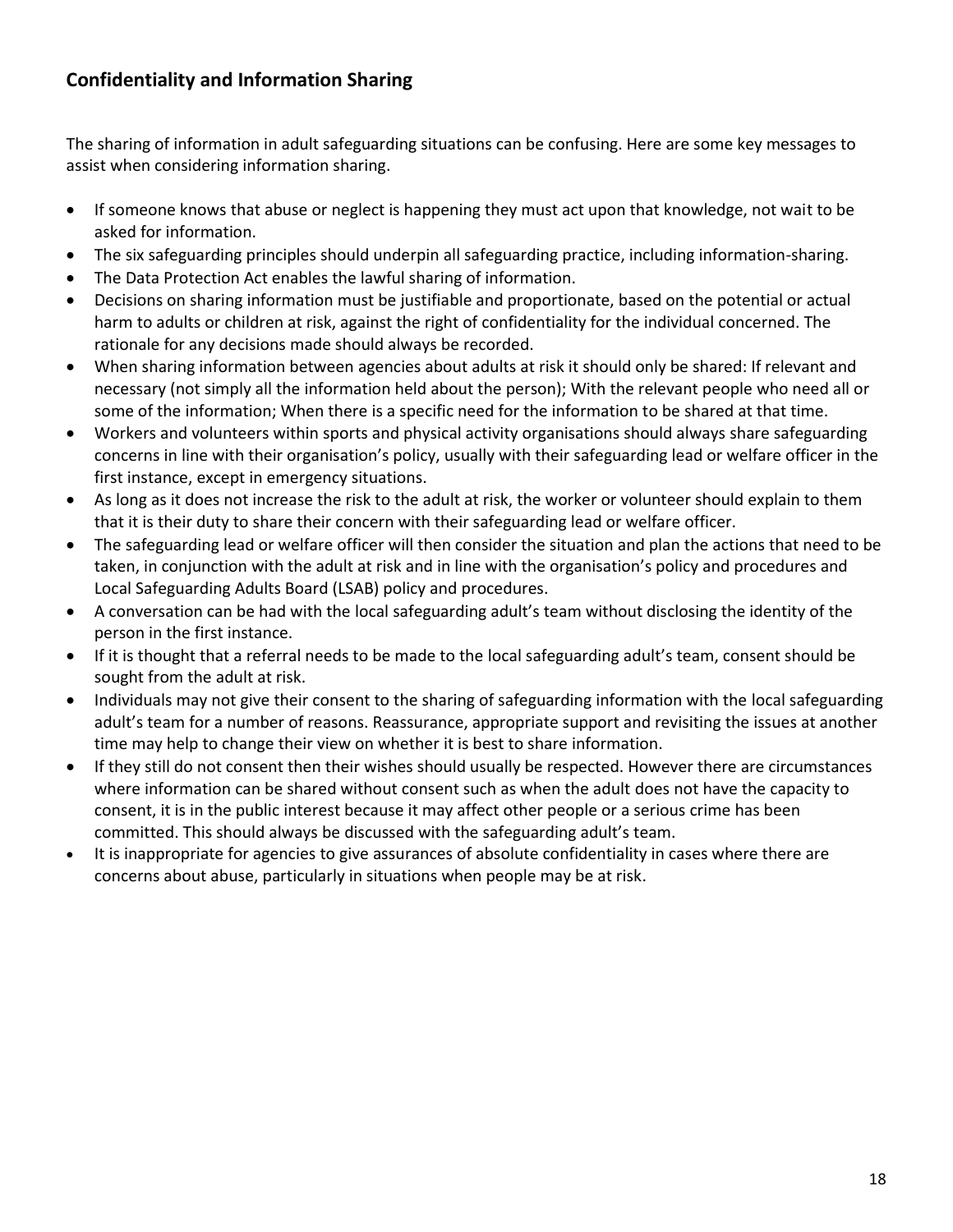## <span id="page-18-0"></span>**Appendix A - Contacts**

## **Kent and Medway specific contacts**

| Organisation                              |                                                                               | Contact                     |  |
|-------------------------------------------|-------------------------------------------------------------------------------|-----------------------------|--|
|                                           | Safeguarding Adults Lead                                                      | 03000 414335 / 07872 417912 |  |
| Kent Sport and Physical Activity Service  | Enquiries                                                                     | 03000 414001                |  |
| <b>Kent Police</b>                        | In an emergency dial 999                                                      |                             |  |
|                                           | If it is not an emergency and you wish to speak to the police call 101        |                             |  |
| <b>Kent Adult Social Services</b>         | 03000 416161 (During the day and Office hours) or email                       |                             |  |
|                                           | social.services@kent.gov.uk                                                   |                             |  |
|                                           | 03000 419191 (Out of hours and in an emergency)                               |                             |  |
|                                           | For more information on Adult Social Care in Kent or Adult Protection         |                             |  |
|                                           | If you think someone is in immediate danger, the best thing to do is call 999 |                             |  |
|                                           | for the emergency services.                                                   |                             |  |
|                                           | 01634 334466 (Between 8:30 - 17:00)                                           |                             |  |
|                                           | 03000 419191 (Out of hours and in an emergency)                               |                             |  |
| Medway Adult Social Services              | ss.accessandinfo@medway.gov.uk                                                |                             |  |
|                                           | For more information on Adult Social Care in Medway                           |                             |  |
|                                           | If you think a crime is being committed, or someone is in immediate danger    |                             |  |
|                                           | contact the emergency services on 999.                                        |                             |  |
| Kent and Medway Safeguarding Adults Board | <b>Kent and Medway Safeguarding Adults Board</b>                              |                             |  |

## **Other useful organisations**

| Organisation                            |                                                                                                                                                                                                                              | <b>Contact</b>                                   |
|-----------------------------------------|------------------------------------------------------------------------------------------------------------------------------------------------------------------------------------------------------------------------------|--------------------------------------------------|
| Action on Elder<br>Abuse                | National organisation who aim to prevent the abuse of older people<br>by raising awareness, encouraging education, promoting research and<br>collecting and disseminating information.                                       | 080 8808 8141<br>enquiries@elderabuse.org.uk     |
| Ann Craft Trust (ACT)                   | ACT is a national organisation, funded by Sport England working with<br>staff in the statutory, independent and voluntary sectors in the<br>interests of people with learning disabilities who may be at risk from<br>abuse. | 01159 515400<br>ann-craft-trust@nottingham.ac.uk |
| Carers Direct                           | If you are a carer, the helpline advisers can give you information to<br>help make decisions about your personal support needs and the<br>needs of the person you're looking after.                                          | 0300 123 1053<br>Email                           |
| Social Care Institute<br>for Excellence | The Social Care Institute for Excellence improves the lives of people of<br>all ages by co-producing, sharing, and supporting the use of the best<br>available knowledge and evidence about what works in practice.          | 020 7766 7400<br>info@scie.org.uk                |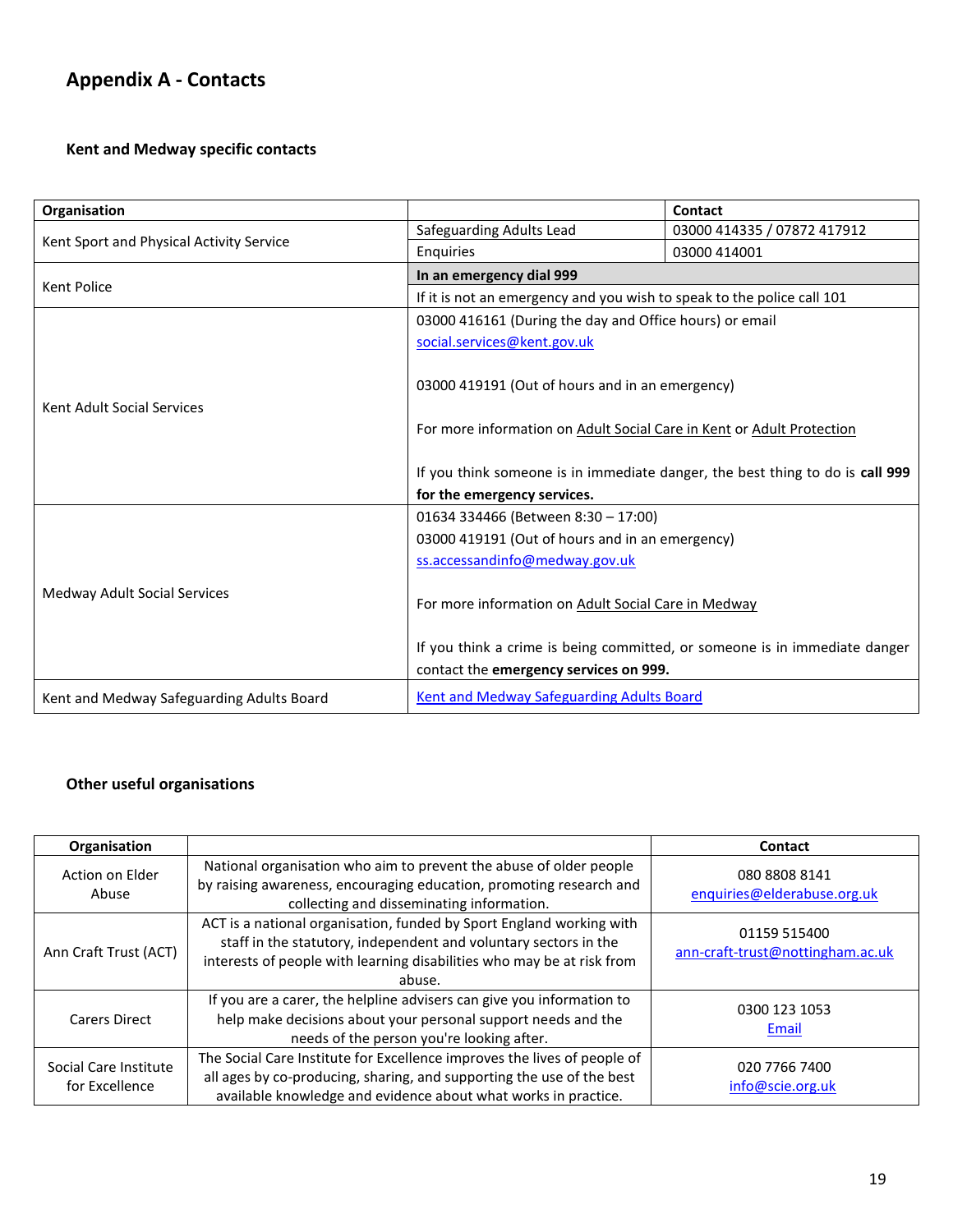## <span id="page-19-0"></span>**Appendix B - Incident Report Form**

| <b>Incident Report Form</b>                                                                   |                                           |  |  |
|-----------------------------------------------------------------------------------------------|-------------------------------------------|--|--|
| Date of incident:                                                                             | Location of Accident/Incident:            |  |  |
| Time of incident:                                                                             |                                           |  |  |
| Details of individuals involved in the incident:                                              | Name of all individuals who dealt         |  |  |
|                                                                                               | with the incident:                        |  |  |
| Female<br>Male                                                                                |                                           |  |  |
|                                                                                               |                                           |  |  |
|                                                                                               |                                           |  |  |
| Individuals Address and Contact Telephone Number:                                             |                                           |  |  |
|                                                                                               |                                           |  |  |
| Details of the incident                                                                       |                                           |  |  |
| Circumstances or nature of suspected/alleged incident:                                        |                                           |  |  |
|                                                                                               |                                           |  |  |
| Individuals disclosure: (in own words where possible. Do not lead the adult and record facts) |                                           |  |  |
|                                                                                               |                                           |  |  |
|                                                                                               | Continue on a separate sheet if necessary |  |  |
| Witness observations:                                                                         |                                           |  |  |
|                                                                                               | Continue on a separate sheet if necessary |  |  |
| Consent of individual                                                                         |                                           |  |  |
| I am happy for the information on this form to be shared as necessary.                        |                                           |  |  |
|                                                                                               |                                           |  |  |
| Details of suspected/alleged abuser                                                           |                                           |  |  |
|                                                                                               |                                           |  |  |
|                                                                                               |                                           |  |  |
|                                                                                               |                                           |  |  |
|                                                                                               |                                           |  |  |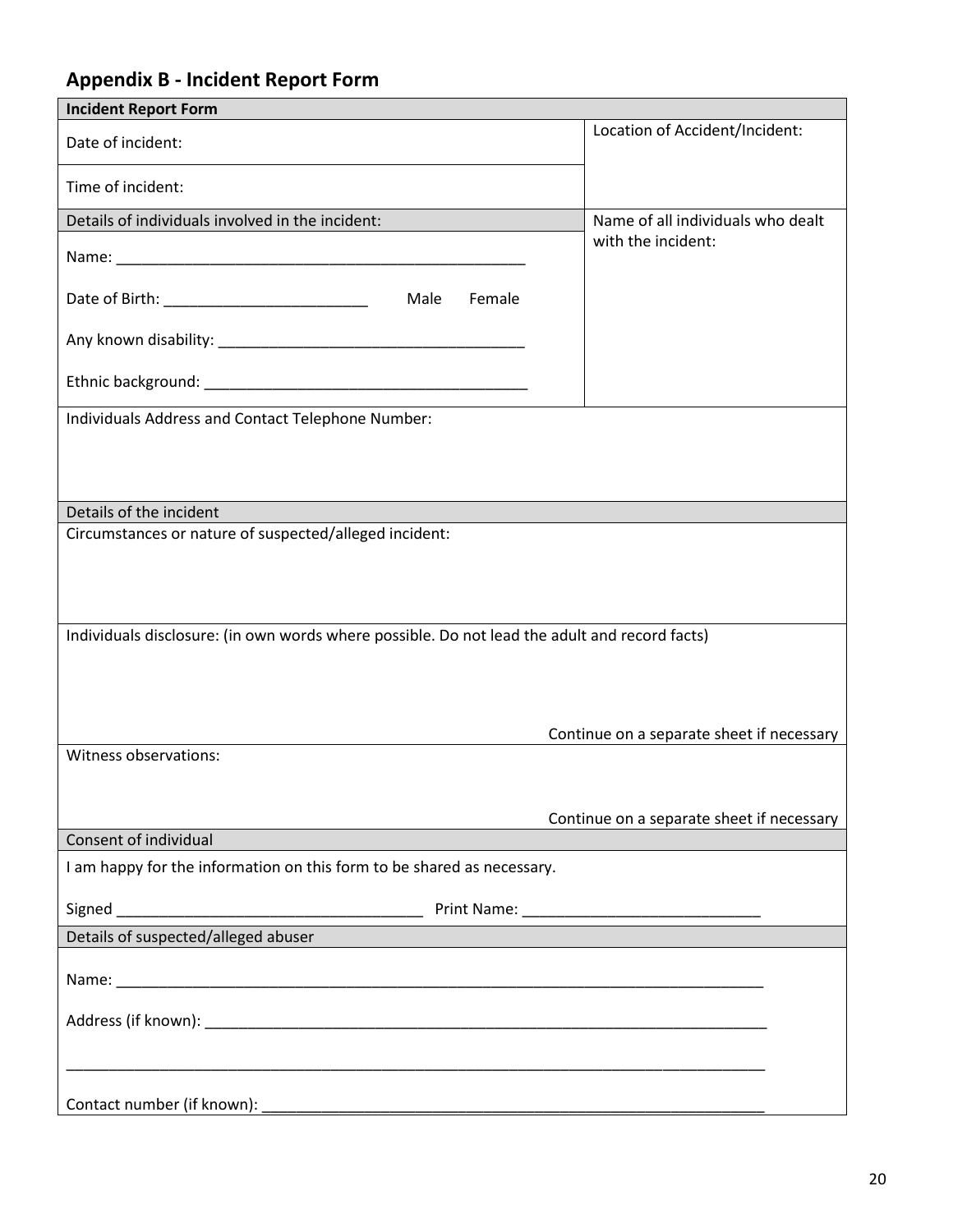| If you are passing on someone else's concerns, record their:                                                                                                                               |     |     |  |
|--------------------------------------------------------------------------------------------------------------------------------------------------------------------------------------------|-----|-----|--|
|                                                                                                                                                                                            |     |     |  |
|                                                                                                                                                                                            |     |     |  |
| Action taken                                                                                                                                                                               |     |     |  |
| Detail what action has been taken so far.<br>Has the incident been resolved? Was any First Aid administered?                                                                               |     |     |  |
| Does this need to be escalated further:                                                                                                                                                    | Yes | No. |  |
| Detail Names and Contact number of those who have been contacted and any advice received:                                                                                                  |     |     |  |
|                                                                                                                                                                                            |     |     |  |
|                                                                                                                                                                                            |     |     |  |
|                                                                                                                                                                                            |     |     |  |
| Has the adult been informed that contact is going to be made with Social Services or Police? Yes / No                                                                                      |     |     |  |
| If it is believed that the adult does not have the capacity to consent, have the parents/carers been informed<br>that contact is going to be made with Social Services or Police? Yes / No |     |     |  |
| Reporting persons details                                                                                                                                                                  |     |     |  |
| I acknowledge that the details described above are accurate and will remain strictly confidential between<br>myself, Kent Sport's Safeguarding Adult Lead and statutory services.          |     |     |  |
|                                                                                                                                                                                            |     |     |  |
|                                                                                                                                                                                            |     |     |  |
|                                                                                                                                                                                            |     |     |  |
| For Designated Safeguarding Officer Use:<br><b>Actions Taken:</b>                                                                                                                          |     |     |  |
|                                                                                                                                                                                            |     |     |  |